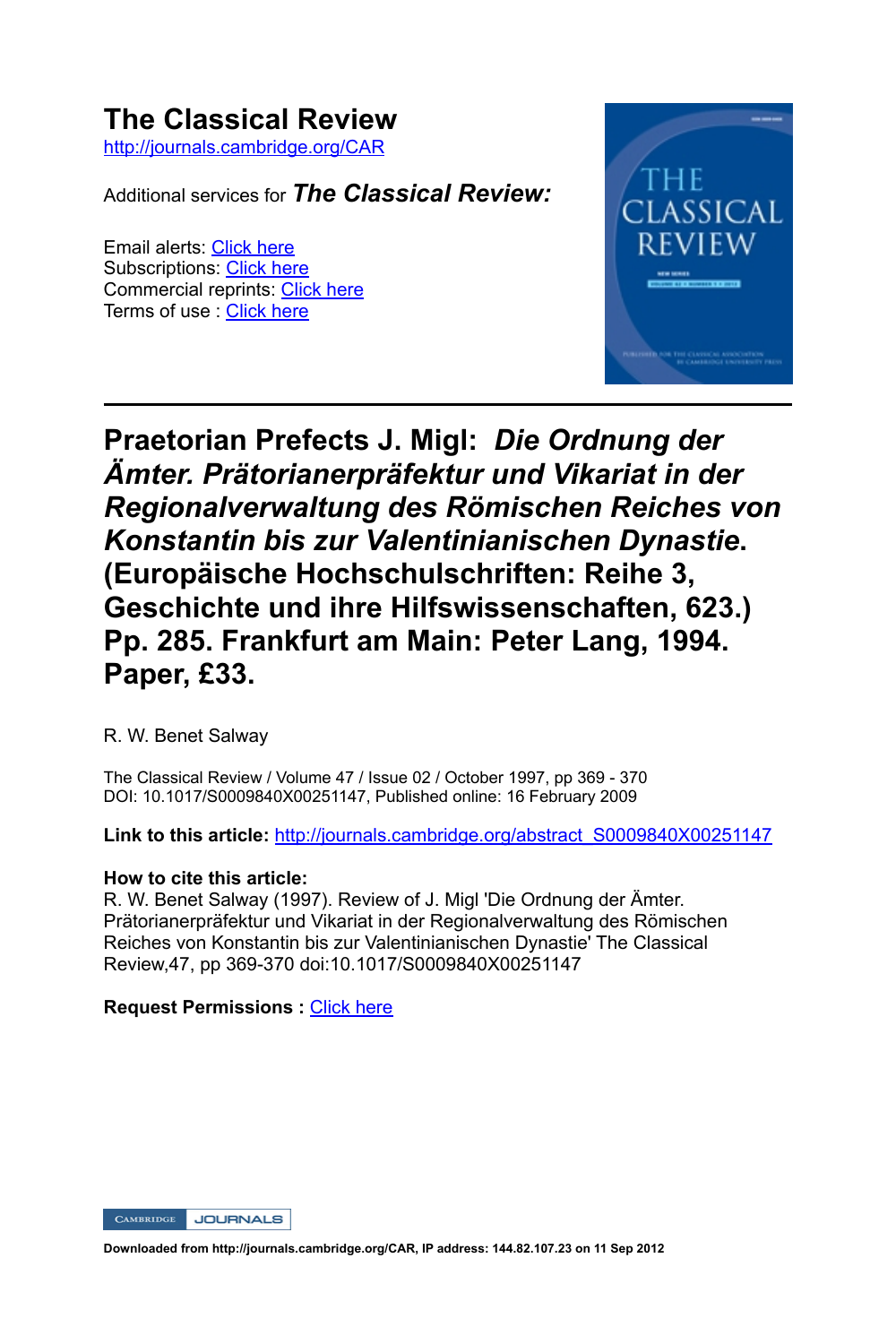#### PRAETORIAN PREFECTS

J. MIGL : *Die Ordnung der Amter. Pratorianerprafektur und Vikariat in der Regionalverwaltung des Romischen Reiches von Konstantin bis zur Valentinianischen Dynastie.* (Europaische Hochschulschriften: Reihe 3, Geschichte und ihre Hilfswissenschaften, 623.) Pp. 285. Frankfurt am Main: Peter Lang, 1994. Paper, £33.

Readers expecting from the title an annotated prosopographical catalogue will be either disappointed or pleasantly surprised, depending upon their viewpoint. While deliberately eschewing that model, M. avoids going to the opposite extreme and producing a stream of rhetorical banalities about the growth of bureaucratization. In fact M.'s study is notable for the rigour with which he defines his concepts and examines his source material.

At the centre of the debate to which M.'s book is the latest contribution is the fact that at the end of the third century the praetorian prefects were by tradition a pair of officials at the apex of the equestrian career pyramid, attached to the person(s) of the emperor(s). However, a century later the number of prefects had multiplied, their office lay at the top of the senatorial career ladder, and each acted as the administrator of one of the four regions into which the empire had become divided, heading an administration now separated from the provincial level by a layer of deputy prefects (vicarii) supervising groups of provinces (dioceses). M.'s main purpose is to attack the position that this three-tier structure resulted from a masterplan founded upon rational principles. The chronological limits of his study are dictated by his belief (surely right) that the essential period of innovation in these administrative offices did not begin until Constantine's reign, rejecting the idea that there was any fundamental alteration in either the praetorian prefecture or its deputies under Diocletian, and that the prefectural arrangement familiar from the *Notitia Dignitatum* originated in the mid-360s.

M.'s study is divided into two basic parts. The first is a chronological survey which examines the two most significant characteristics of the change: regionalization of the spheres of office and the hierarchization of the office structure. Against this background, the second part focuses on the relationships between the various elements in the regional administration and between the emperor and his administrative personnel. M. is particularly concerned to test the idea of an underlying rationality dictating the direction of reform by searching for its manifestations in three areas: the manner in which the administration legitimated itself, the form of its internal structure, and the efficiency of its functioning.

The introduction offers an admirably clear survey of past scholarship on these issues, the strength of which lies in M.'s exposure of the weaknesses in others' conceptualizations. Most of the first section is then taken up by the pursuit of the vexed question of whether Constantine's reign saw the first regionalized prefectures, a debate which is haunted by the phantom of the prefecture of Africa. Despite the space devoted to the necessarily detailed re-examination of the legal and epigraphic evidence (the absence of any kind of index is particularly irksome here), M. is unsuccessful in escaping from the recent consensus which maintains that Constantine established a regular regional prefecture of Africa. Accordingly M. dedicates a whole section to outlining the special problems relating to the administration of this prefecture. Epigraphic testimony has in recent years been crucial in sustaining this phantom, most importantly *AE* (1985), 823, almost certainly dating from 336, which unequivocally